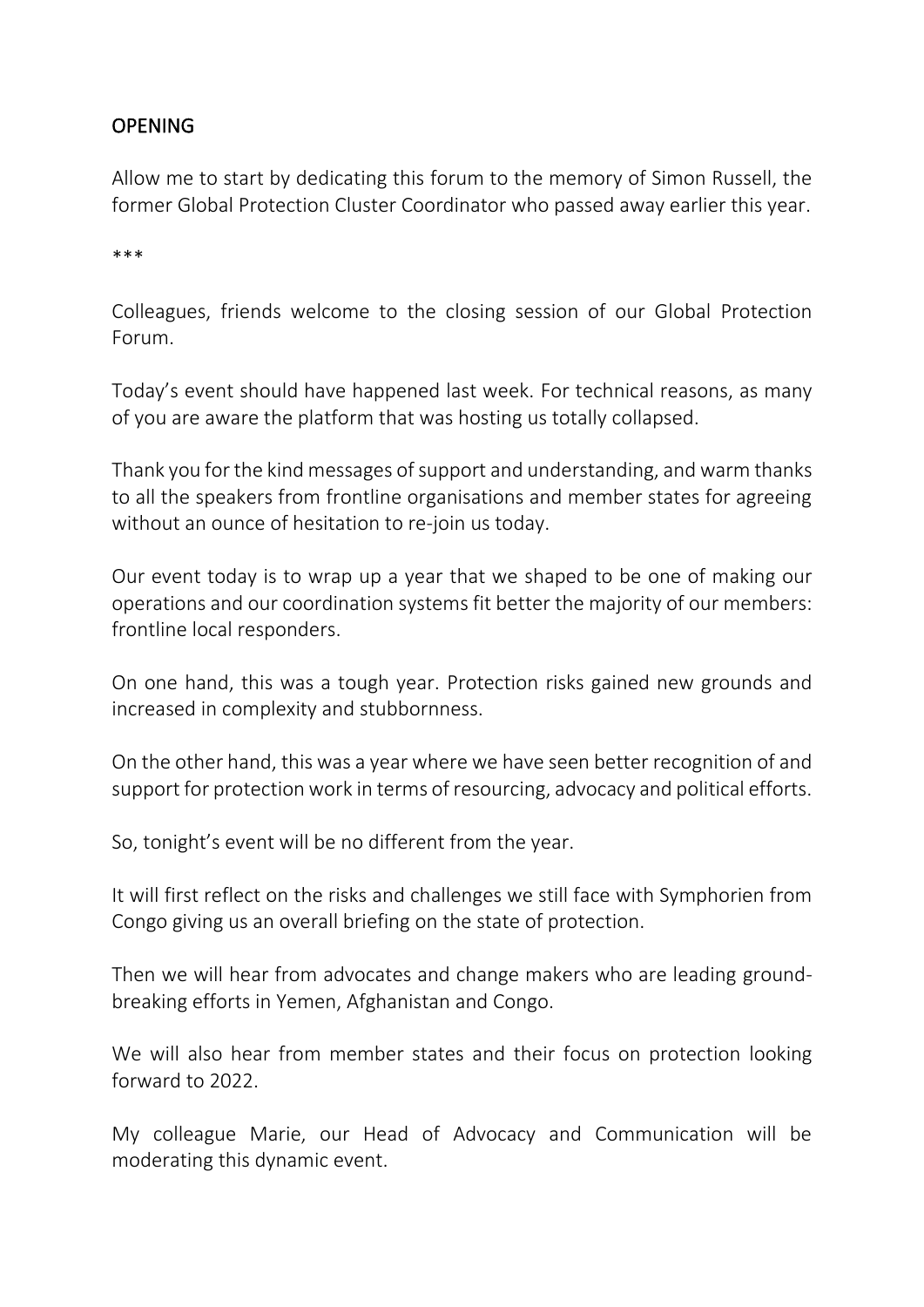To kick us off, our keynote address will be done by Nada. 14 years old. Calling to tell us her story from Gaza. Followed by remarks from Gillian Triggs, the Assistant High Commissioner for Refugees.

But now it is my pleasure to turn to you Nada.

Like all the children.

Like all frontline communities, Nada doesn't need to be given a voice.

She has a voice.

We just need to listen.

Nada, the floor is yours.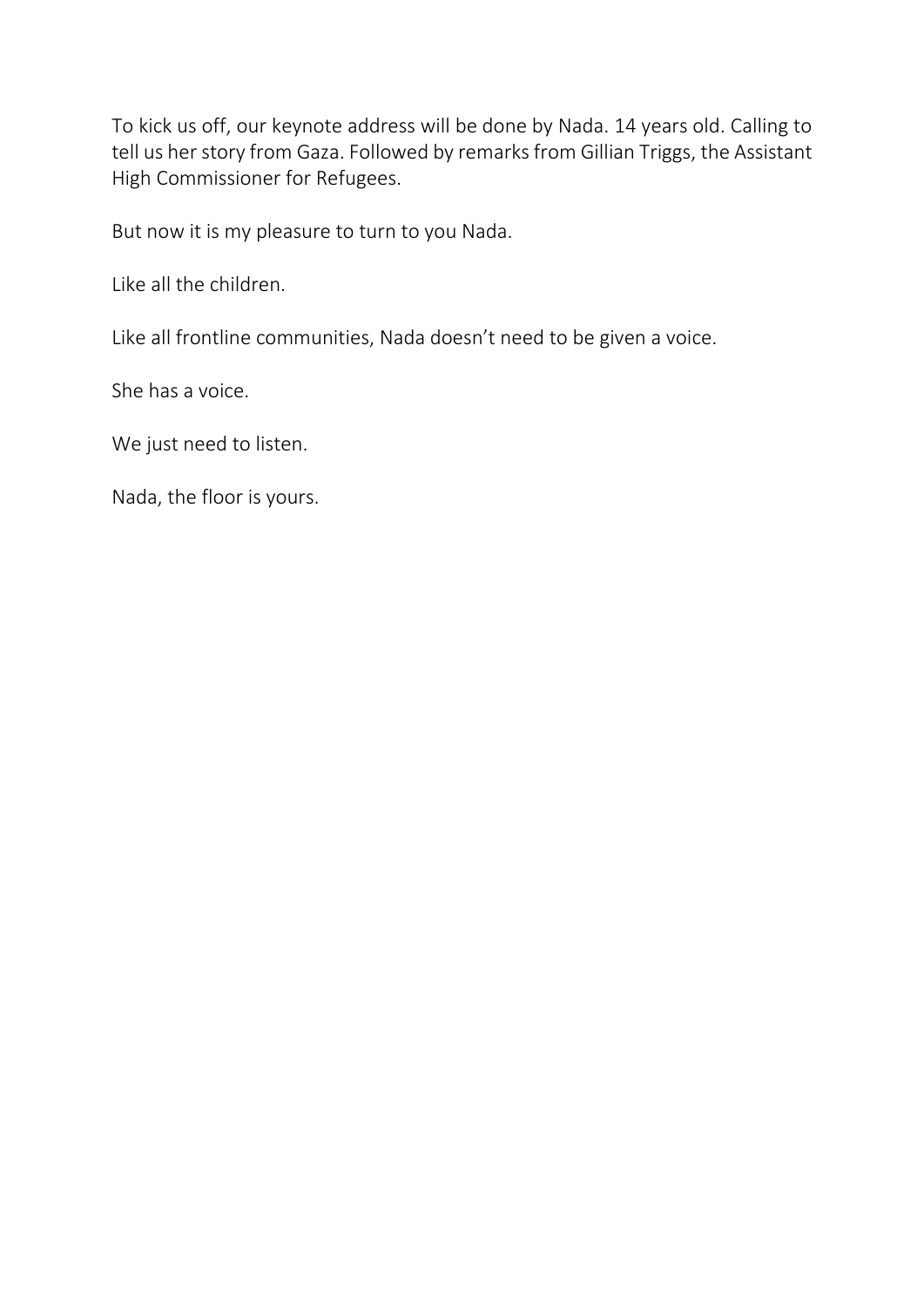# CLOSING

Nada, Symphorien, Shaharzad, Jonas and Tahany - - this was powerful.

You voiced issues that resonate with our challenges and work throughout this year.

You were clear and proved today like every other day that frontline communities and organisations have the clearest voice and are leading the progress on making protection central to the narrative, analysis and response far from capitals and processes.

\*\*\*

To close this event and forum, I would like to echo two messages that we heard throughout the session:

## First, it is conflict. Violence. Marginalisation. Violations of human rights that remain the biggest problem.

In 2021 we had 113M people at risk and in need of protection.

In 2022 we project this number to increase to 150M.

This is 37 M more people at protection risks.

This is one of the highest, worst increases in one year ever recorded.

It is driven by two trends:

- Renewed conflicts and crisis in Sudan, Ethiopia, Afghanistan and Myanmar.
- Lack of solutions in stubborn crisis in places like Syria, Yemen and DR Congo.

Facing this challenge will require collective efforts from frontline negotiations and behaviour changes to security council resolutions and all the efforts in between.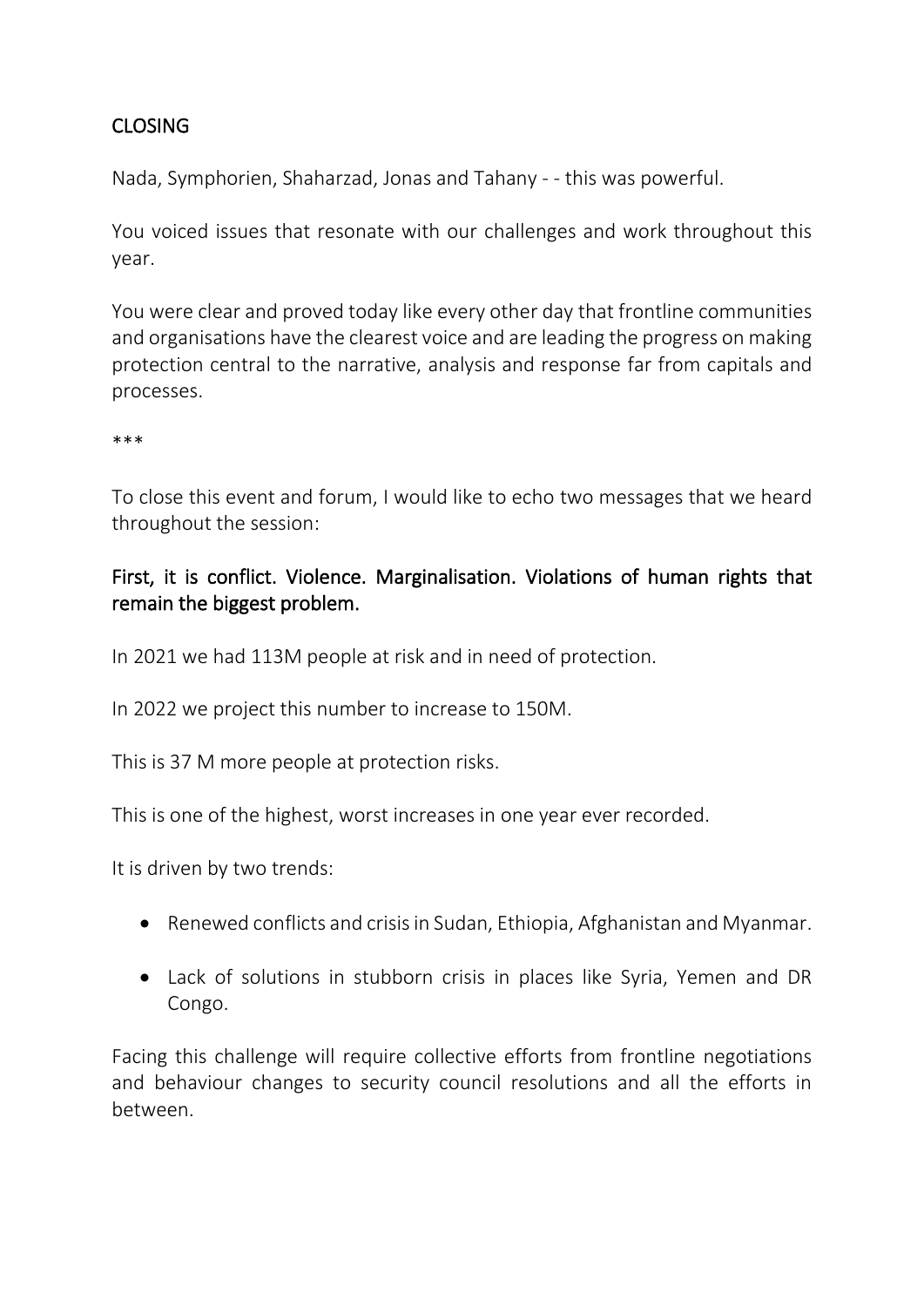### Second, the trust in and recognition of protection expertise on the frontlines is growing.

Protection resources on the frontlines are substantially increasing.

I thank our donors and partners for prioritising protection.

Indeed, this year we estimate to have mobilised, received and operated around 1 BN USD for protection operations serving comprehensively over 23 M People. This is nearly 50 % increase compared to the previous year.

For next year we urge all donors and organisations to continue prioritising protection so we can continue addressing the stubborn protracted needs and stand by the additional 37 million people in need.

We need to do more for more, but we also need to do it better by getting the resources to the hands of frontline responders like Symphorien, Shaharzad, Jonas, Tahany and many others.

This year, we believe 18% of protection resources were operated by local partners.

It is a major improvement from our starting point. But short of our 25% commitment.

Let's hit that mark in 2022 and use it as springboard to do more.

#### \*\*\*

This year we have kept promises and delivered better analysis, predictable minimum package for protection response, much stronger advocacy and smarter engagement with our local responders. We need to continue the trajectory.

However, our big drive for 2022 will be to bring back the simple, important and powerful notions of protection by presence and community-based protection.

We will need all hands-on deck to improve presence on the ground and ensure that access negotiation is measured by life saving trucks as well as active protection services and actors that can stay and deliver.

Not one or the other. Not one on the expense of the other.